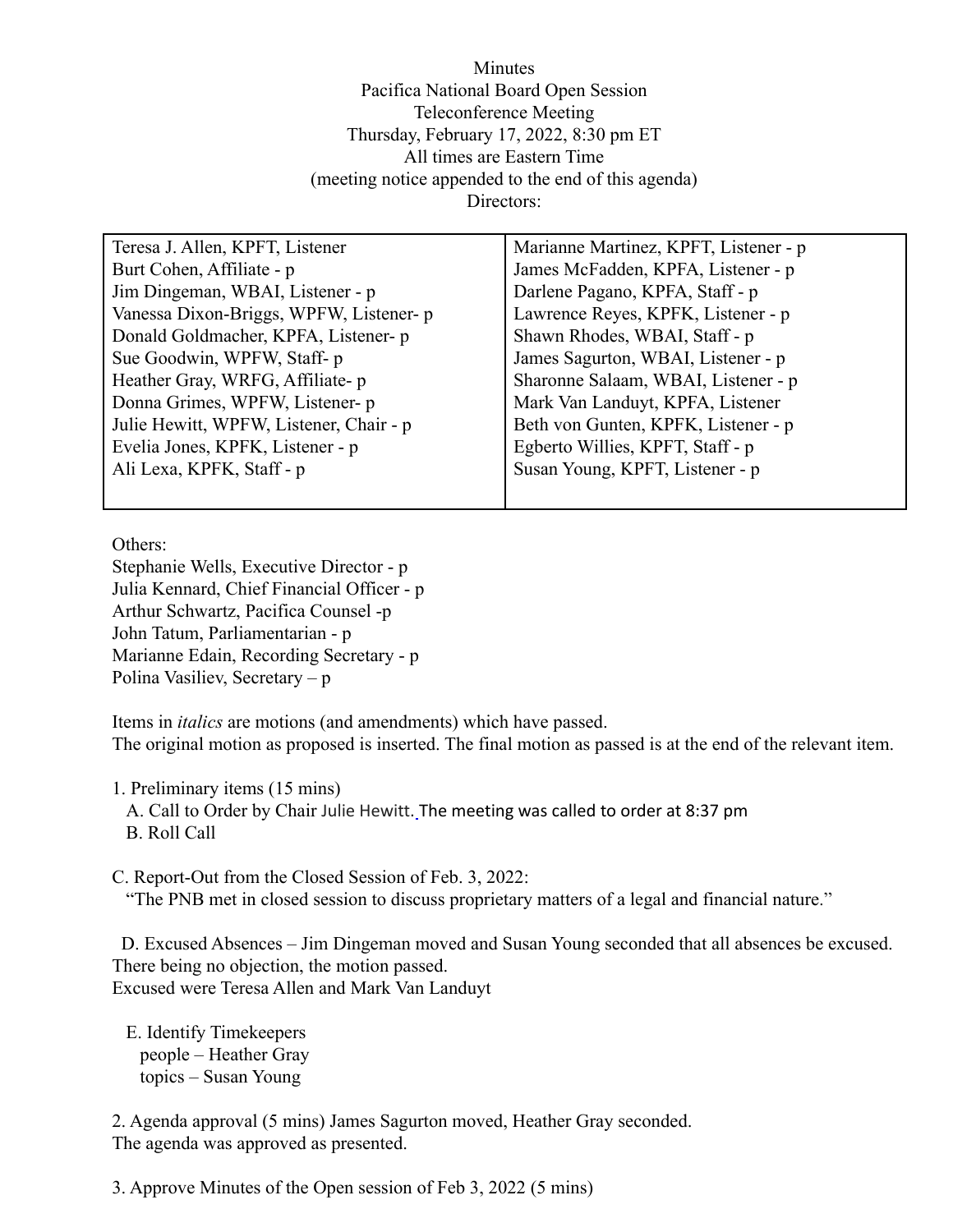Susan Young moved, Donald Goldmacher seconded that *approval of the minutes of the 2-3-22 meeting be postponed until the next meeting.*

There being no objection, the motion passed.

4. Acknowledging the passing of Fernando Velazquez, KPFK (10 mins) PNB members held a moment of silence, and then various members spoke in remembrance.

5. Accepting the report and ratifying the election of officers of the PNB - *Motion on accepting the report and ratifying the election of officers for 2022 PNB WHEREAS the Pacifica National Board held elections of officers and the teller's report, dated February 10, 2021, has been shared with all directors,*

*THEREFORE, be it resolved that the Pacifica National Board ratifies the tellers' report and affirms the duly elected officers to be: Chair: Julie Hewitt; Vice Chair: Beth von Gunten; Secretary: Polina Vasiliev.*

Moved by Susan Young, seconded by Lawrence Reyes. There being no objection, the motion passed as presented.

- 6. Remaining Committee reports from 2021 PNB (10 mins)
	- a. Governance committee (Lawrence Reyes; see email of 2/3, 6:30 pm ET for report) (5 mins)
	- b. Elections committee (Lawrence Reyes) (5 mins)

It was agreed to postpone the Elections Committee report.

7. Motions on non-standing committees of the 2022 PNB – (30 min)

## **a. Motion on Elections Committee for 2022**

WHEREAS 2022 is an election year for the Pacifica Foundation, with timelines spelled out in the bylaws,

WHEREAS the 2021 National Elections Supervisor issued a final report which detailed recommendations on pp. 7-9 and cost saving measures on pp. 24-27

RESOLVED that the PNB establishes the Elections Committee for 2022, and be charged with: prioritizing those recommendations and cost-savings measures the PNB should adopt for the 2022 elections; assisting the National Election Supervisor in the conduct of the elections; assist Local Election Supervisors with members who did not receive a ballot or wish to file a grievance;

FURTHER RESOLVED that membership on the Elections Committee shall consist of one director from each of the five stations and a director representing the Affiliates.

Susan Young moved, Lawrence Reyes seconded

Donald Goldmacher moved, Susan Young seconded –*to postpone a vote on the motion to establish the elections committee until the NES report is read*.

There being objections, the motion to postpone was put to a vote.

- Voting yes were Donald Goldmacher, Heather Gray, Donna Grimes, Evelia Jones, Ali Lexa, Marianne Martinez, Darlene Pagano, Sharonne Salaam, and Susan Young
- Voting no were Jim Dingeman, Vanessa Dixon-Briggs, James McFadden, Lawrence Reyes, Shawn Rhodes, James Sagurton, Beth von Gunten, and Egberto Willies, and Julie Hewitt

The vote being 9 yes and 9 no, the motion failed.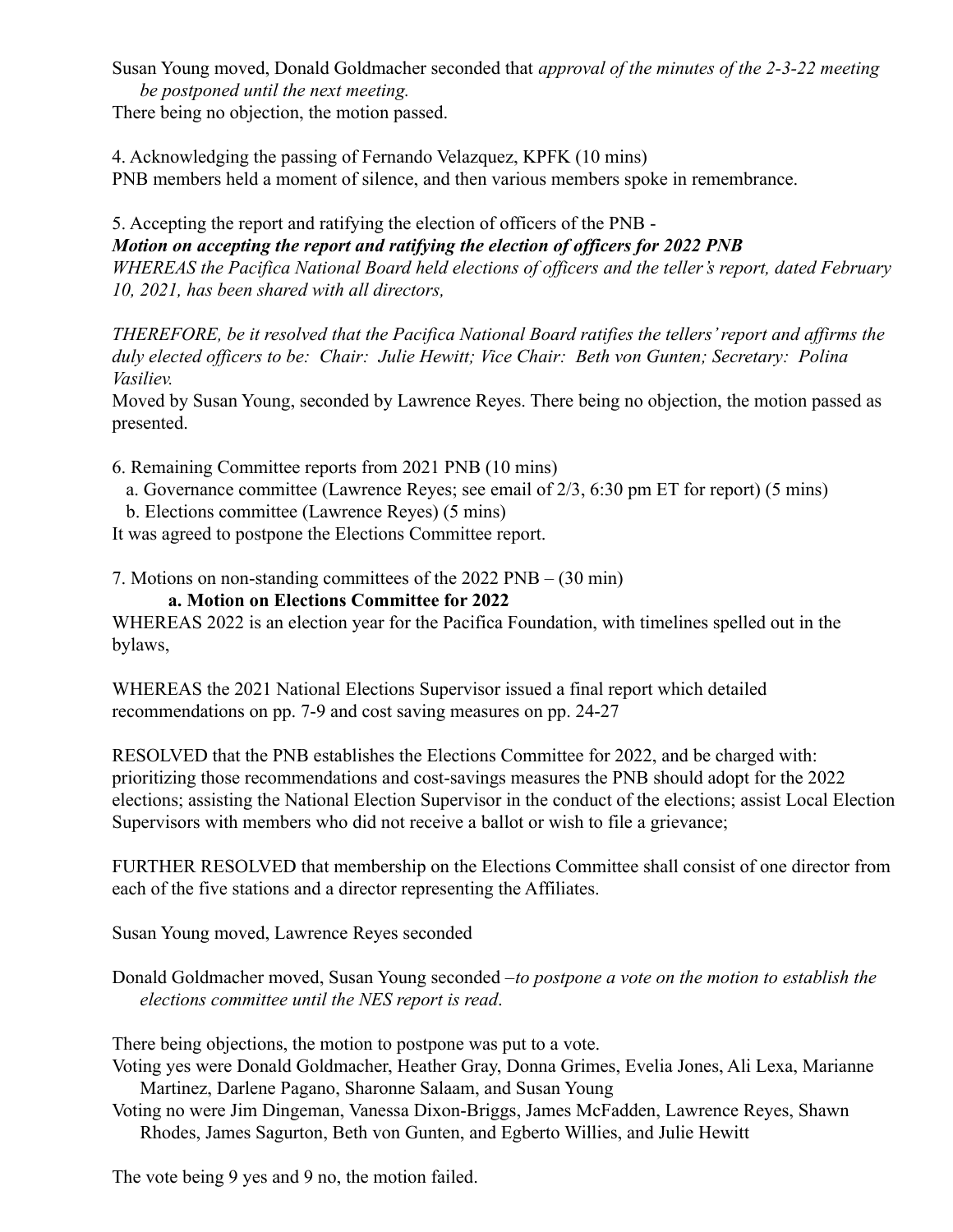A second amendment was proposed.

Lawrence Reyes moved and Vanessa Dixon-Briggs seconded a motion to *add 1 representative from each LSB.*

This would result in 1 PNB member from each station, 1 affiliate director, and 1 LSB member from each station.

There being no objection, the amendment passed.

Time for this item being up, there was a motion to extend time for 3 minutes

Donald Goldmacher objected to the extension.

The matter was put to a vote.

Voting yes were Jim Dingeman, Vanessa Dixon-Briggs, Heather Gray, Marianne Martinez, James McFadden, Darlene Pagano, Lawrence Reyes, Shawn Rhodes, James Sagurton, Sharonne Salaam, Beth von Gunten, and Egberto Willies

Voting no were Donald Goldmacher, Donna Grimes Evelia Jones, Ali Lexa, and Susan Young The vote being 12 yes and 5 no, the motion passed and 3 more minutes were allocated.

Beth von Gunten moved and Susan Young seconded an amendment that *anyone eligible to run as an LSB delegate will not be eligible to serve on the elections committee.*

There being an objection, the amendment was put to a vote.

Voting yes were Jim Dingeman, Vanessa Dixon-Briggs, Heather Gray, Donna Grimes, Evelia Jones, Marianne Martinez, James McFadden, Darlene Pagano, Beth von Gunten, Egberto Willies, and Susan Young

Voting no were Donald Goldmacher, and Sharonne Salaam

The vote being 11 yes and 2 no, the amendment passed.

The underlying motion, moved by Susan Young and seconded by Lawrence Reyes, as amended, was put to a vote.

## **a. Motion on Elections Committee for 2022**

*WHEREAS 2022 is an election year for the Pacifica Foundation, with timelines spelled out in the bylaws,*

*WHEREAS the 2021 National Elections Supervisor issued a final report which detailed recommendations on pp. 7-9 and cost saving measures on pp. 24-27*

*RESOLVED that the PNB establishes the Elections Committee for 2022, and that it be charged with: prioritizing those recommendations and cost-savings measures the PNB should adopt for the 2022 elections;*

*assisting the National Election Supervisor in the conduct of the elections; assisting Local Election Supervisors with members who did not receive a ballot or wish to file a grievance;*

*FURTHER RESOLVED that membership on the Elections Committee shall consist of one director from each of the five stations and a director representing the Affiliates. as well as 1 representative from each LSB. Anyone eligible to run as an LSB delegate will not be eligible to serve on the elections committee.*

Voting yes were Jim Dingeman, Vanessa Dixon-Briggs, Heather Gray, Donna Grimes, Evelia Jones, James McFadden, Darlene Pagano, Lawrence Reyes, Shawn Rhodes, James Sagurton, Beth von Gunten, Egberto Willies, and Julie Hewitt

Voting no was Donald Goldmacher

The vote being 13 yes and 1 no, the motion passed.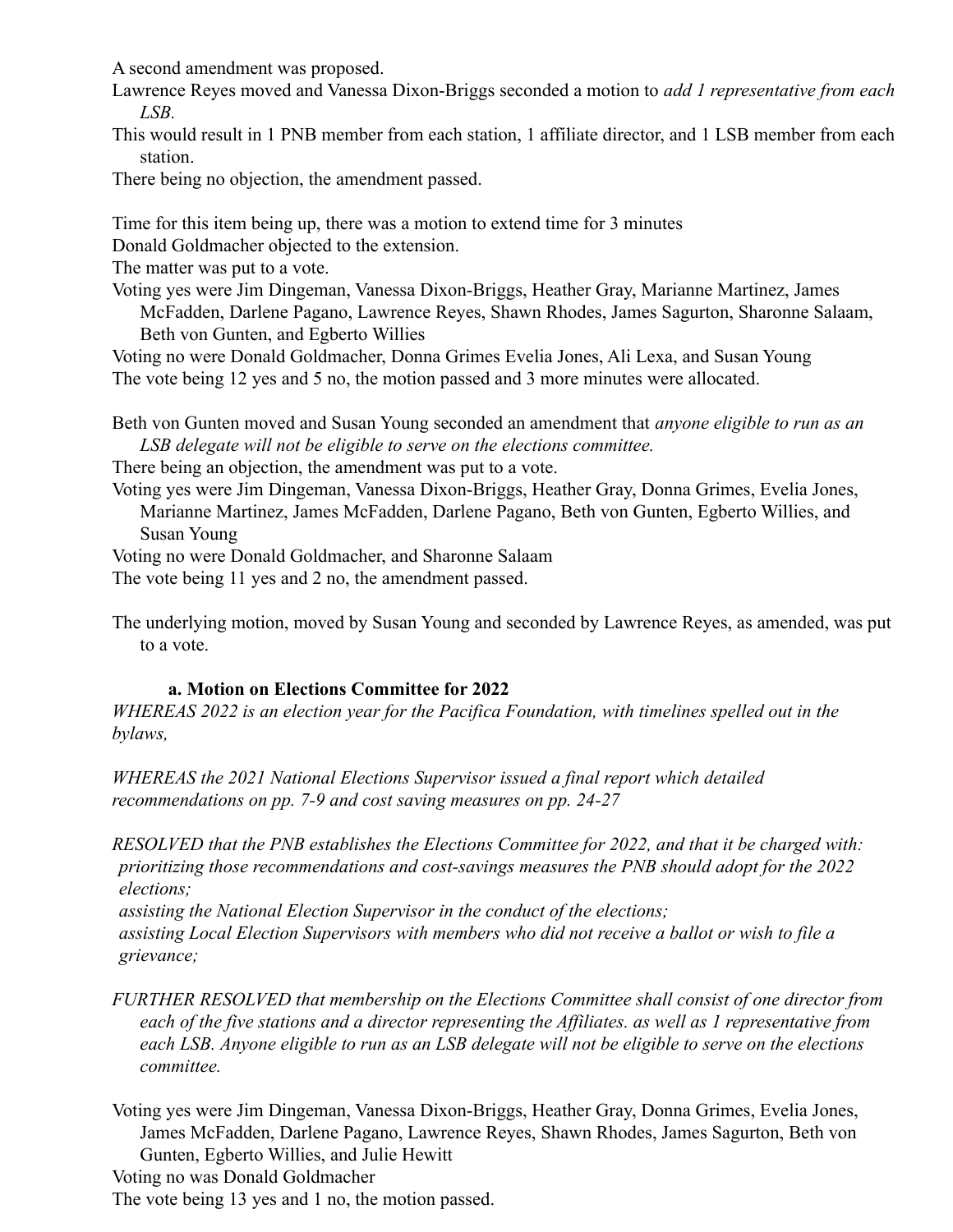### b. Personnel committee.

### **b. Motion on Personnel Committee for 2022**

*WHEREAS there are no current open or interim positions to be filled,*

*MOVED that the PNB not establish a personnel committee for 2022 until such time as the need arises.*

There being no objection, the motion passed as presented.

c. Programming committee

Vanessa Dixon-Briggs moved and Ali Lexa seconded:

## **c. Motion on Programming Committee for 2022**

WHEREAS directives from the PNB to dictate programming to the five stations that do not also provide resources to stand up such programming are not well received,

RESOLVED that the PNB establishes the Programming Committee for 2022, to be charged with systematically reviewing and analyzing Nielsen ratings across the five stations, and type of programming to establish principles of attracting listeners; identify the top fundraising shows, on a per-member basis, across all five stations to share with the general managers and program directors to highlight the programs most successful at fundraising;

FURTHER RESOLVED that membership on the Programming Committee shall consist of one director from each of the five stations, one delegate from each of the five stations, and a director representing the Affiliates.

James McFadden moved and Jim Dingeman seconded an amendment to *add 1 delegate from each station*.

There being no objection, the amendment was adopted.

Jim Dingeman moves, Ali Lexa seconds an amendment:

*Management at all stations be required to supply the PNB and the Programming Committee with Nielson and Arbitron data, and detailed fundraising data so they can better understand what is happening at each station.*

There being no objection, the amendment was adopted.

The underlying motion, as amended, was addressed. There being no objection, the motion, as amended, passed.

## **c. Motion on Programming Committee for 2022**

*WHEREAS directives from the PNB to dictate programming to the five stations that do not also provide resources to stand up such programming are not well received,*

*RESOLVED that the PNB establishes the Programming Committee for 2022, to be charged with systematically reviewing and analyzing Nielsen ratings across the five stations, and type of programming to establish principles of attracting listeners; identify the top fundraising shows, on a per-member basis, across all five stations to share with the general managers and program directors to highlight the programs most successful at fundraising;*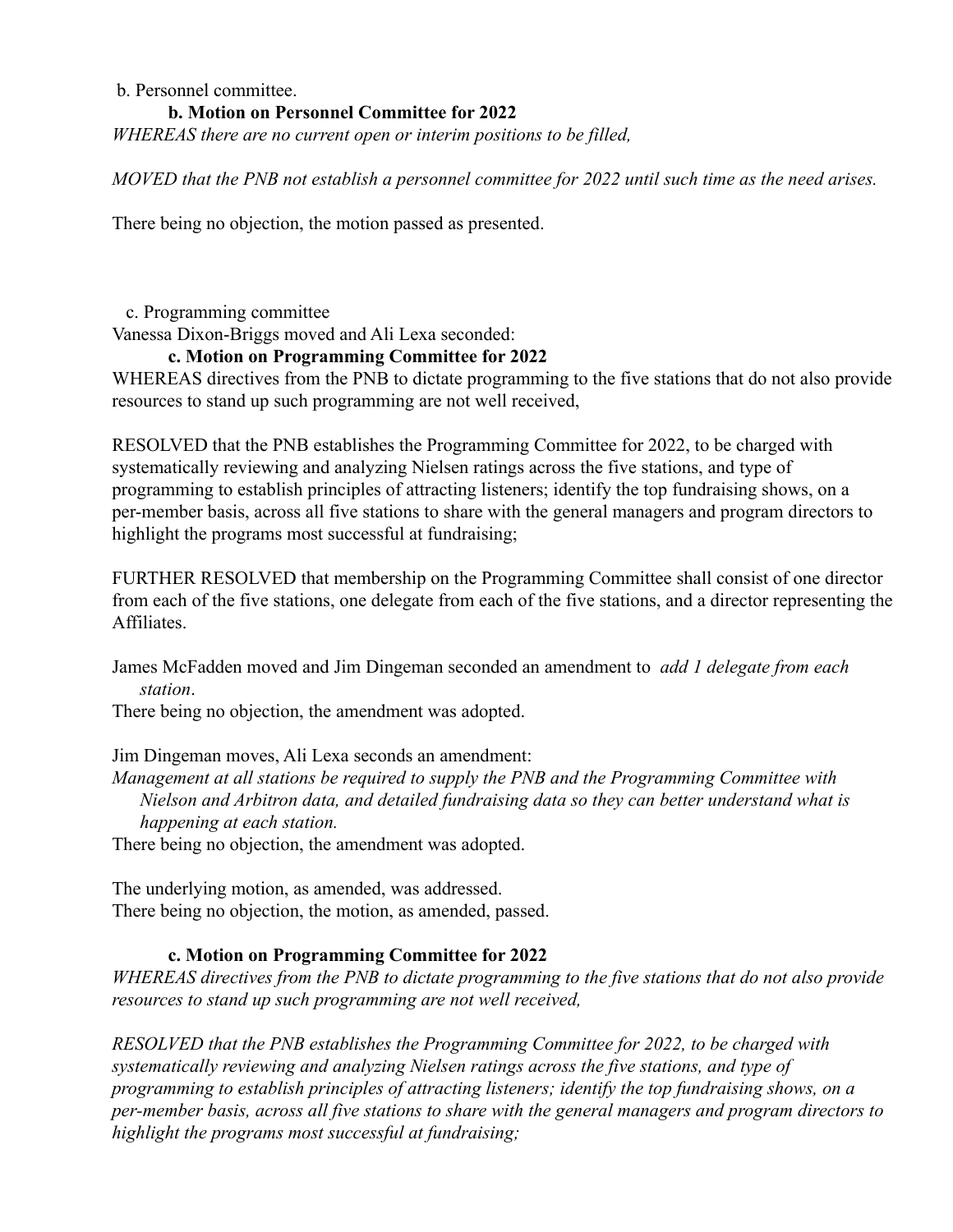*FURTHER RESOLVED that membership on the Programming Committee shall consist of one director from each of the five stations, one delegate from each of the five stations, and a director representing the Affiliates.*

*Management at all stations be required to supply the PNB and the Programming Committee with Nielson and Arbitron data, and detailed fundraising data so they can better understand what is happening at each station.*

d. Strategic planning committee

Vanessa Dixon-Briggs moved, Ali Lexa seconded the following:

# **d. Motion on Strategic Planning Committee for 2022**

In order to address the short term and long term problems involved in the restructuring of the Pacifica Foundation so that it can realize its potential to become a voice for radical cultural and political alternatives while serving its local communities, the Pacifica National Board authorizes the formation of an ad hoc Strategic Planning Committee to advise the PNB on strategic decisions that must be implemented in the coming period.

The scope of responsibilities of the Strategic Planning Committee include:

1. Elaboration of a financial recovery plan with short term, medium term, and long term goals aimed at paying off all debts and establishing a sustainable model for future growth.

- 2. Exploration of new revenue streams.
	- a. Podcasting
	- b. Monetizing the archives
	- c. Emergency preparedness
	- d. Development of a National Pacifica Advisory Council
	- e. Exploration of private placement bond offering to transfer debts to our own supporters.
	- f. Exploration of restricted forms of underwriting.

3. Integration of programming content, adoption of new media platforms and technology to reach a broader audience.

4. Development of Pacifica National Programming and establishment of Pacifica as a major media organization.

5. Integration of reforms in governance, business functions and operations into the larger plan of the renewal of Pacifica as a major nationwide network.

Be it resolved therefore that a Strategic Planning Committee be formed for 2022 consisting of the following membership:

- 1. The Chair of the PNB
- 2 The Chair of the National Finance Committee
- 3. One Director from each listening area to be selected by an IRV election
- 4. One Affiliate Director to be selected by an IRV election

5. Members of the SPC from 2021 who are no longer Directors may participate in the work of the 2022 Strategic Planning Committee as non-voting advisors.

Jim Dingeman moved, James Sagurton seconded a proposed amendment:

- *6. rejuvenate that part of the mission statement dealing with the arts.*
- *7. Explore all methods to enhance our producers' training in the radio and sound arts.*

There being objection, the amendment was put to a vote.

Voting yes were Jim Dingeman, Vanessa Dixon-Briggs, Heather Gray, Donna Grimes, Evelia Jones, Ali

Lexa, James McFadden, Darlene Pagano, Lawrence Reyes, Shawn Rhodes, James Sagurton,

Voting no was Susan Young

The vote being 11 yes and 1 no, the amendment passed.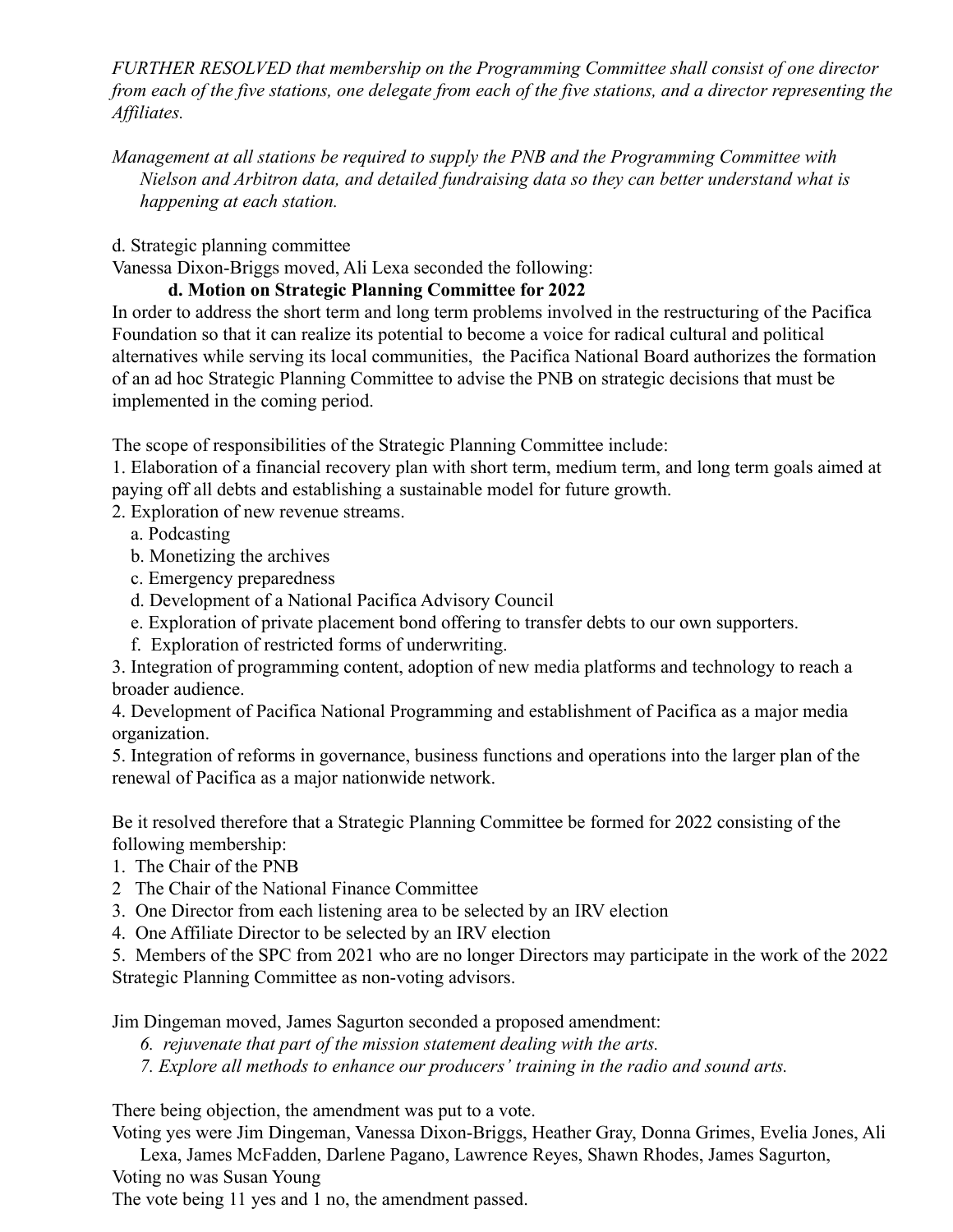Donald Goldmacher moved, Susan Young seconded to *postpone a vote on the Strategic Planning Committee until the next meeting.*

There being objections, the motion was put to a vote.

Voting yes were Donald Goldmacher, Sue Goodwin, Evelia Jones, Darlene Pagano, and Susan Young. Voting no were Jim Dingeman, Vanessa Dixon-Briggs, Heather Gray, Shawn Rhodes, James Sagurton,

Sharonne Salaam, Beth von Gunten, Egberto Willies, and Julie Hewitt.

The vote being 5 yes and 9 no, the motion failed.

The vote was called on the motion as amended

There being objections, the matter was put to a vote.

Voting yes were Jim Dingeman, Vanessa Dixon-Briggs, Sue Goodwin, Heather Gray, Donna Grimes, Evelia Jones, Ali Lexa, Marianne Martinez, Shawn Rhodes, James Sagurton, Beth von Gunten, and Egberto Willies

Voting no were Donald Goldmacher, Darlene Pagano, Sharonne Salaam, and Susan Young. There being 12 yes votes and 4 no votes, the motion passed as amended.

Vanessa Dixon-Briggs moved, Ali Lexa seconded the following:

**d. Motion on Strategic Planning Committee for 2022**

*In order to address the short term and long term problems involved in the restructuring of the Pacifica Foundation so that it can realize its potential to become a voice for radical cultural and political alternatives while serving its local communities, the Pacifica National Board authorizes the formation of an ad hoc Strategic Planning Committee to advise the PNB on strategic decisions that must be implemented in the coming period.*

*The scope of responsibilities of the Strategic Planning Committee include:*

*1. Elaboration of a financial recovery plan with short term, medium term, and long term goals aimed at paying off all debts and establishing a sustainable model for future growth.*

*2. Exploration of new revenue streams.*

- *a. Podcasting*
- *b. Monetizing the archives*
- *c. Emergency preparedness*
- *d. Development of a National Pacifica Advisory Council*
- *e. Exploration of private placement bond offering to transfer debts to our own supporters.*
- *f. Exploration of restricted forms of underwriting.*

*3. Integration of programming content, adoption of new media platforms and technology to reach a broader audience.*

*4. Development of Pacifica National Programming and establishment of Pacifica as a major media organization.*

*5. Integration of reforms in governance, business functions and operations into the larger plan of the renewal of Pacifica as a major nationwide network.*

*6. Rejuvenation of that part of the mission statement dealing with the arts.*

*7. Exploration of all methods to enhance our producers' training in the radio and sound arts.*

*Be it resolved therefore that a Strategic Planning Committee be formed for 2022 consisting of the following membership:*

*1. The Chair of the PNB*

- *2 The Chair of the National Finance Committee*
- *3. One Director from each listening area to be selected by an IRV election*

*4. One Affiliate Director to be selected by an IRV election*

*5. Members of the SPC from 2021 who are no longer Directors may participate in the work of the 2022 Strategic Planning Committee as non-voting advisors.*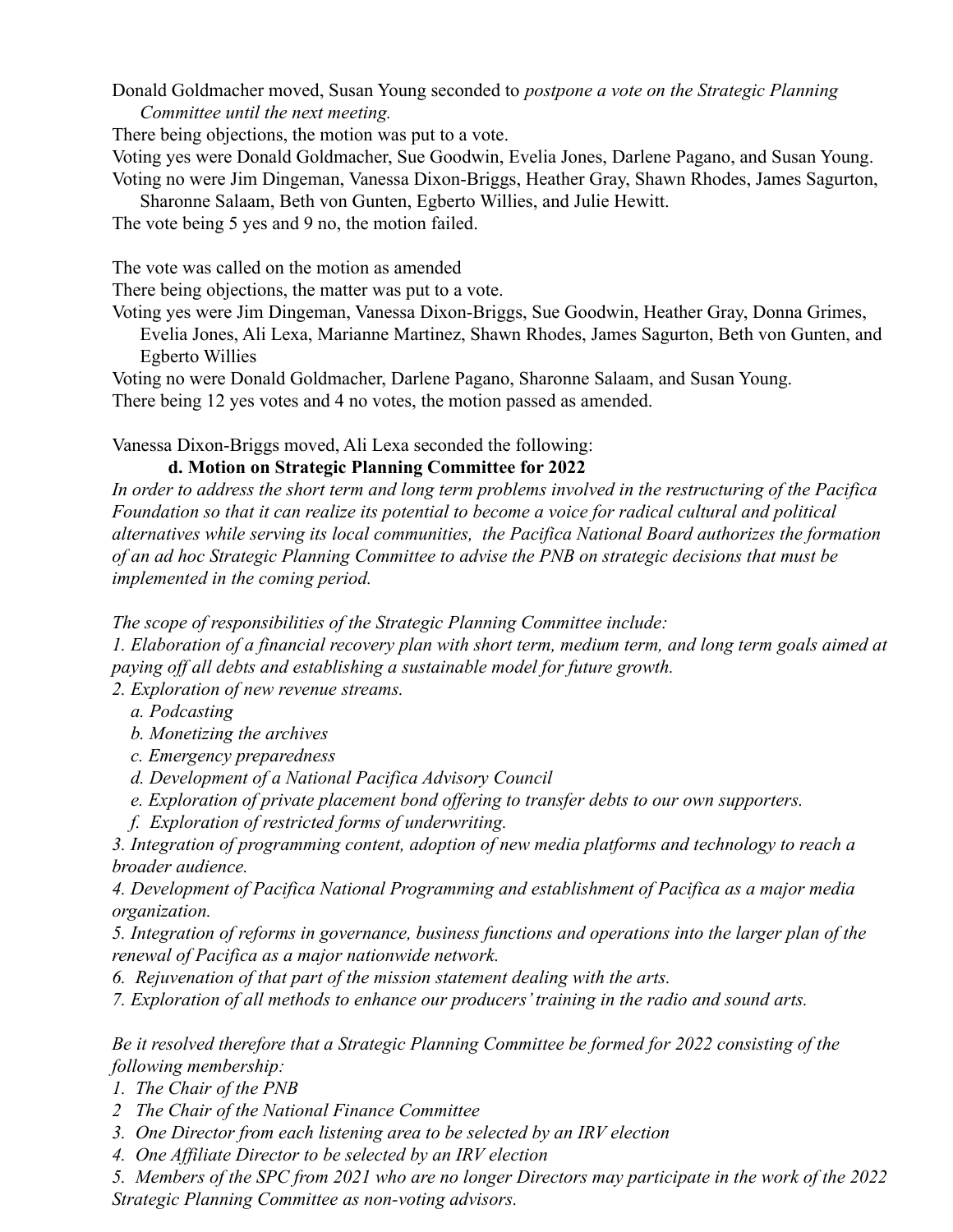e. 2022 National Emergency Management Work Group

Vanessa Dixon-Briggs moved, James Sagurton seconded

**e. Motion on 2022 National Emergency Management Work Group**

*WHEREAS a motion passed at the January 20, 2022 PNB meeting to establish a National Emergency Management Work Group,*

*RESOLVED that director membership on the National Emergency Management Work Group shall consist of one director from each of the five stations and a director representing the Affiliates, to be elected, and to ensure the participation of additional members per the January 20, 2022 motion.*

Below is the motion passed last year.

## **APPENDIX TO MOTION 7e**:

January 20, 2022 motion on National Emergency Management Work Group: Motion to the PNB to establish the Pacifica National Emergency Management Work Group

Whereas our world faces a future of unprecedented uncertainty and sudden compelling urgent need; and

Whereas Pacifica is the custodian of invaluable public resources and a legacy of public service; and

Whereas Pacifica is strategically positioned to provide critical public communications services in times of greatest need;

Whereas Pacifica recognizes and prioritizes the responsibility to be prepared provide robust resilient comprehensive emergency communications in all circumstances, including most specifically in disaster conditions;

Therefore be it resolved that the Pacifica Radio Foundation establishes the Pacifica National Emergency Management Work Group (EMWG):

• to support the entire Pacifica community in all phases of emergency management; and

• to provide for the survival and robust resilience of Pacifica Radio operations through any and all adverse conditions;

• to prepare Pacifica to be of greatest possible service to the community as a whole throughout the times of greatest need and beyond.

The EMWG shall maintain:

• an active ongoing emergency management process;

• adequate up-to-date documented Emergency Response Plans at each Pacifica facility and for the organization as a whole;

• adequate supplies and equipment to meet any identified need;

• Pacifica facilities in compliance with all pertinent laws, regulations, Pacifica bylaws and policies, and the National Incident Management System (NIMS); and shall make every effort to assure that Pacifica is in all other ways adequately prepared.

The EMWG shall consist of representatives of senior management; financial management; representation from the PNB; key technical and operational staff at each Pacifica operational unit; and volunteers and advisors with pertinent expertise as necessary.

The EMWG shall meet regularly on an ongoing basis and report regularly to the PNB.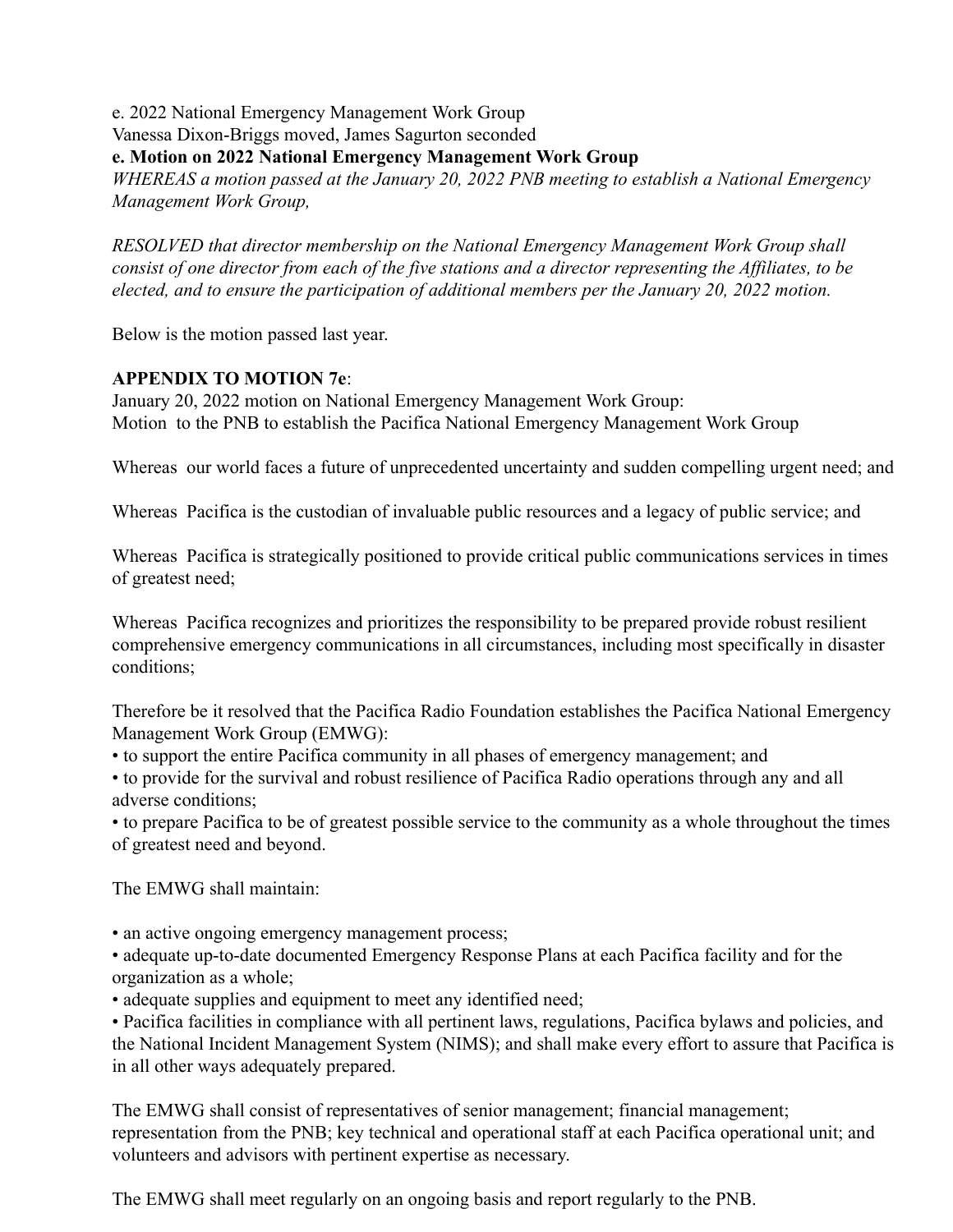There being no objection, the motion passed as presented.

8. Process for nominations and voting 2022 Committees of the PNB Susan Young moved, Jim Dingeman seconded:

### *8. Motion on Nominating and Voting on 2022 Committees*

*WHEREAS the Pacifica Bylaws, Article Eight, Other Committees of the Board of Directors, Section 3: Standing Committees requires the following standing committees of the PNB: Coordinating Committee, Governance Committee, Finance Committee and Audit Committee,*

*WHEREAS the Pacifica Bylaws allow for special committees to be established by the PNB,*

*WHEREAS the Pacifica National Board voted at its February 17, 2022 meeting to establish the following other committees: Elections, Programming, Strategic Planning, and Emergency Management Work Group.*

*MOVED that PNB nominations for standing and other committees open on February 18, 2022 when the nominations form is sent to all directors, and that nominations close at midnight Pacific time on February 20, 2022; that the tellers will send out ballots by February 21, 2022; and that ballots will be due by midnight Pacific time on February 25, 2022.*

There being no objections, the motion passed as presented.

The hour being late, James Sagurton moved, Jim Dingeman seconded that CFO Julia Kennard be excused.

There being no objection, Julia Kennard was excused.

- 9. Pacifica National Advisory Council and nominations see APPENDIX (20 mins) Julie and Stephanie
- In light of the late hour, this item was postponed.

10. ED Report & Q & A (20 mins) Stephanie Wells

Stephanie Wells reported that the KPFK broadcast license has been renewed for 7.5 years; the EIDL loan funds are expected shortly; proceeds of the KPFT property are in escrow awaiting purchase of a new location.

Julie Hewitt reported that all 5 stations have passed the motion to amend the Articles of Incorporation. The necessary paperwork has been forwarded to the appropriate authorities in California.

Attorney Arthur Schwartz presented a very short report.

11. CFO Report & Q & A, CFO (20 mins) Julia Kennard - postponed

12. Unfinished business (5 mins) - none

13. New Business (5 mins)

- Jim Dingeman reported that he intends to work on the matter of regaining CPB grant eligibility as part of a Technical Task Force.
- 14. Adjourn the meeting adjourned at 11:47 pm